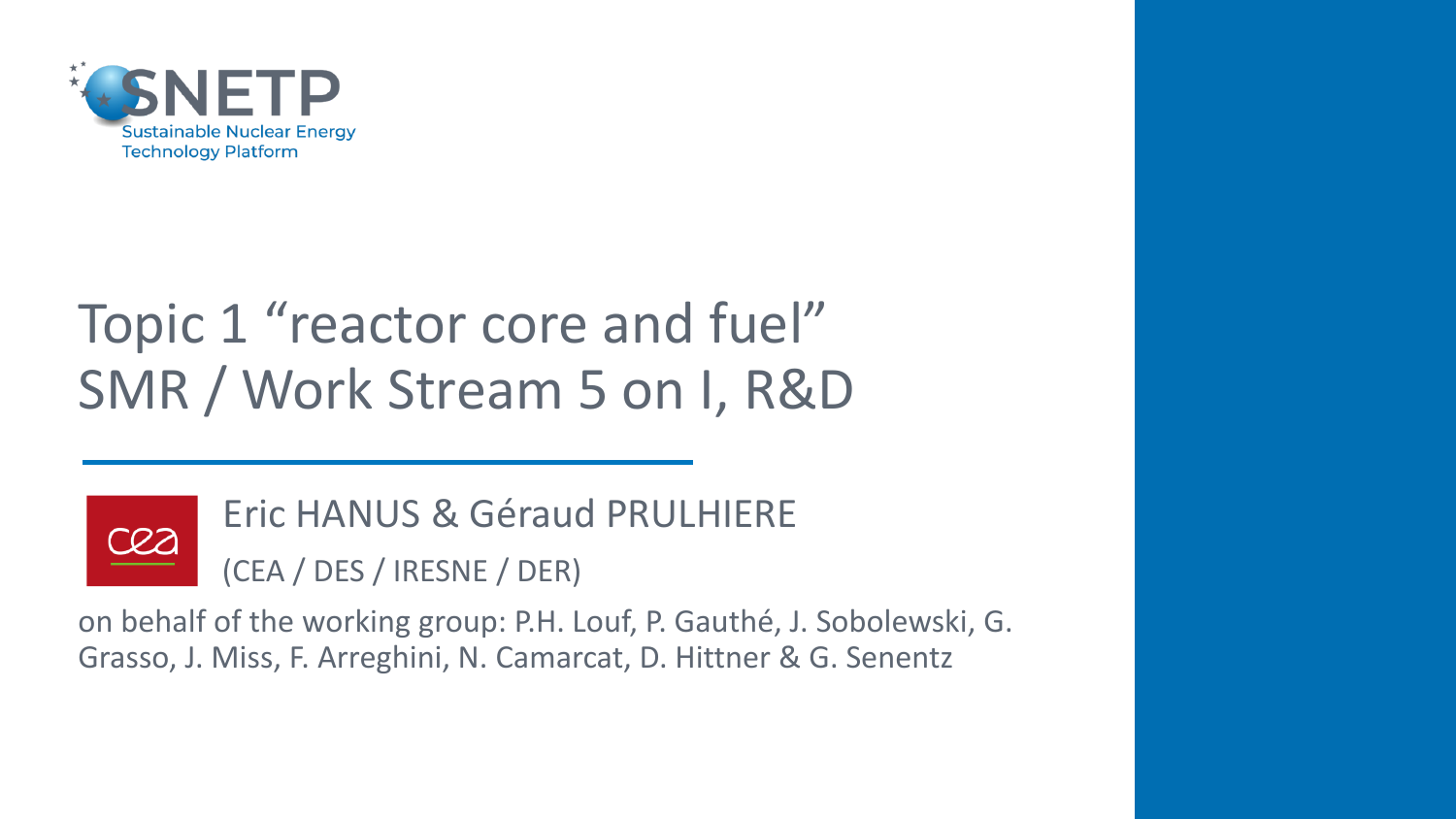## **CONTEXT: Work stream 5 / topic 1 versus European SMR pre-partnership**

### **European SMR pre-Partnership**



- WS1: Market analysis
- WS2: Licensing / harmonization
- WS3: Financing & partnership
- WS4: Supply chain adaptation
- **WS5: Innovation, Research & Development**





### **European SMR pre-Partnership - Steering Committee**

 $• • •$ 

### **General objectives**

• Identify enabling conditions and constraints, including financial ones, towards safe design, construction and operation of SMRs in Europe in the next decade and beyond in compliance with the EU legislative framework in general and to the Euratom legislative framework in particular.

### **Specific objectives**

- Develop the necessary industrial supply chain in Europe
- Encourage the implementation of common (harmonized) licensing process across the EU
- Establish a strategic research agenda :
	- LWR, as a mature technology to be deployed in 2030.
	- Advanced SMR (Gen IV) design have to be matured by 2035 for long term prospect
- Composition: FORATOM (chairing), SNETP, ENSREG, EC  $f$  chairs of 5 WS
- · Secretariat: EC, FORATOM, SNETP
- Meetings: Kick-off 17 March 2022

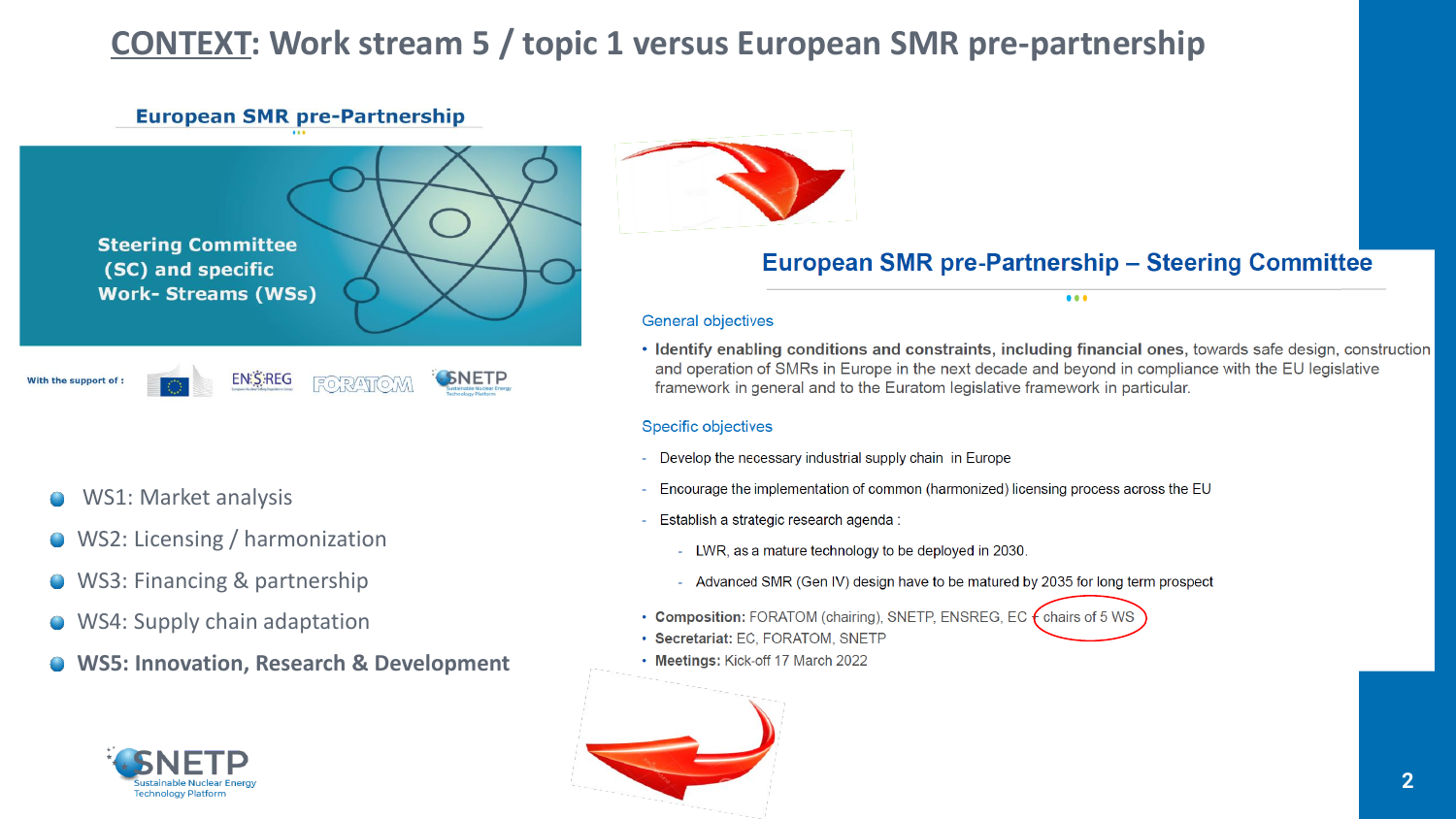## **WS-5 / T-1 reactor core and fuel: output & presentation**

- Ongoing work to describe topic 1 as a part of the **Strategic Research agenda on SMRs**
- **O** Today's presentation focused on 2 sections: NEED & GAPS
- **NEED** to meet Green Deal targets in order to achieve net zero carbon emissions
	- ➢ SMRs are good candidates to replace fossil fuel fired power plants (few 100sMWe)
	- $\triangleright$  SMRs have the ability to electrify small capacity grids
	- ➢ SMRs can produce electricity, heat or a mix or deliver energy to a hydrogen production unit
	- $\triangleright$  SMRs provide flexibility to cope with Renewable Energies deployment
	- ➢ SMRs offer better financial affordability
	- ➢ SMRs present intrinsic safety features favoring public acceptance
- **GAPS** were structured depending on time-to-market of the different reactors technologies
	- ➢ LW-SMRs
	- ➢ HTGRs
	- ➢ Then AMRs





**Advances in Small Modular Reactor Technology Developments** 

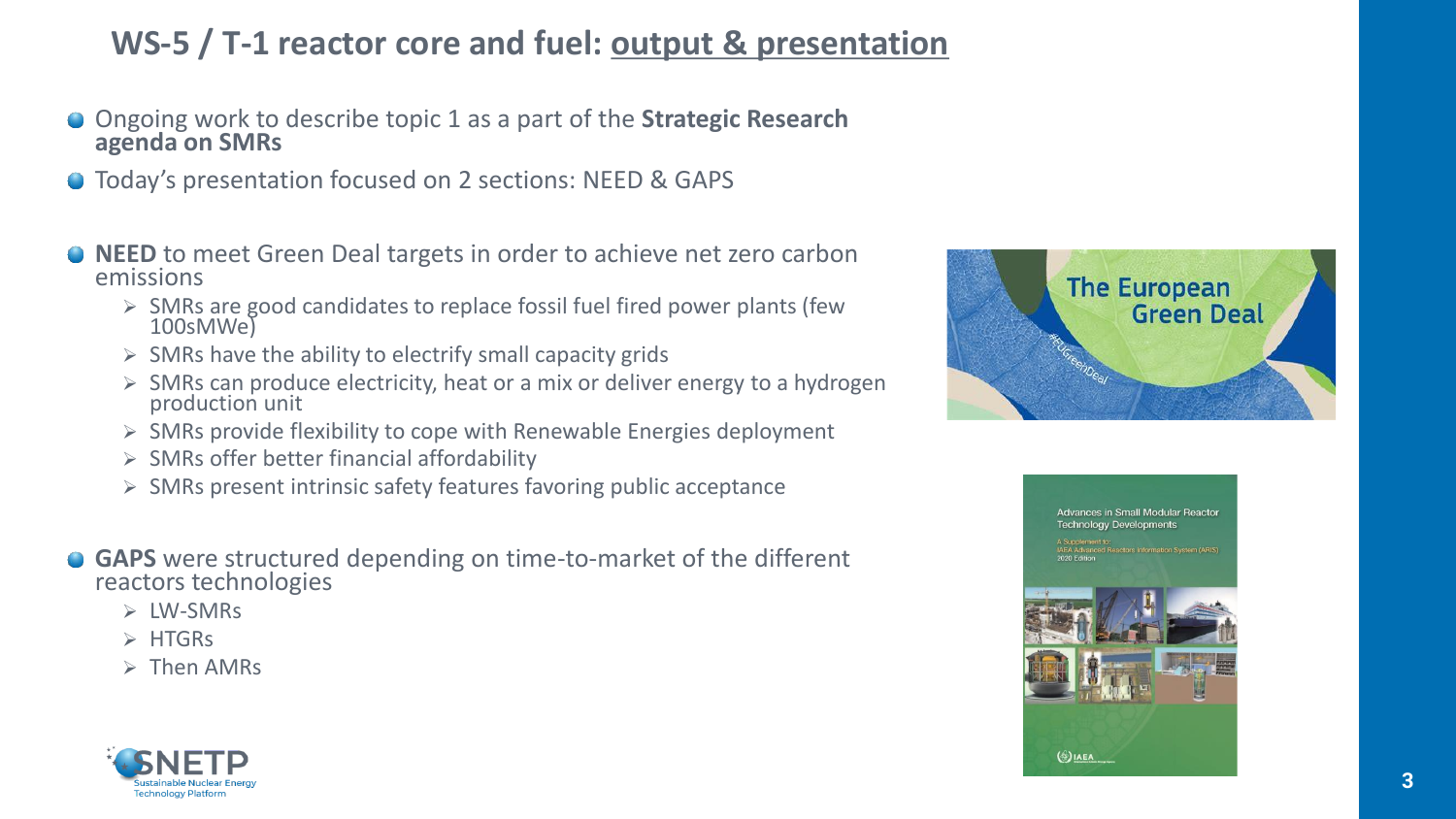## **Reactor core and fuel: gaps for LW-SMRs (electricity + cogeneration)**

- SMRs have smaller cores / higher neutron leakage (impact on BU, cycle length)
	- ➢ Fuel assembly with improved moderation (16x16 lattice…) or higher enrichment (>5%)
	- $\triangleright$  Reflector with new design, new material at periphery
- Design with non-soluble boron (safety & economics)  $\rightarrow$  concern with local power peak factor
	- ➢ Study & qualify burnable poisons (Gd, Er, number & %)
	- ➢ Long term insertion of control rods (absorbers evolution, surrounding rods)
- Adaptability of SMRs to new fuels like Accident Tolerant Fuels & High Assay Low Enriched Uranium
- SMRs are shorter in height (impact on thermal hydraulics)
	- ➢ Critical heat flux under abnormal operation
- Possible fuels limits under cogeneration mode (different demands)
- Monitoring TH/n conditions through in core instrumentation (integrated architecture)
- Implementation of innovative multi physics and multiscale modeling and simulation to reduce design conservatisms and cost



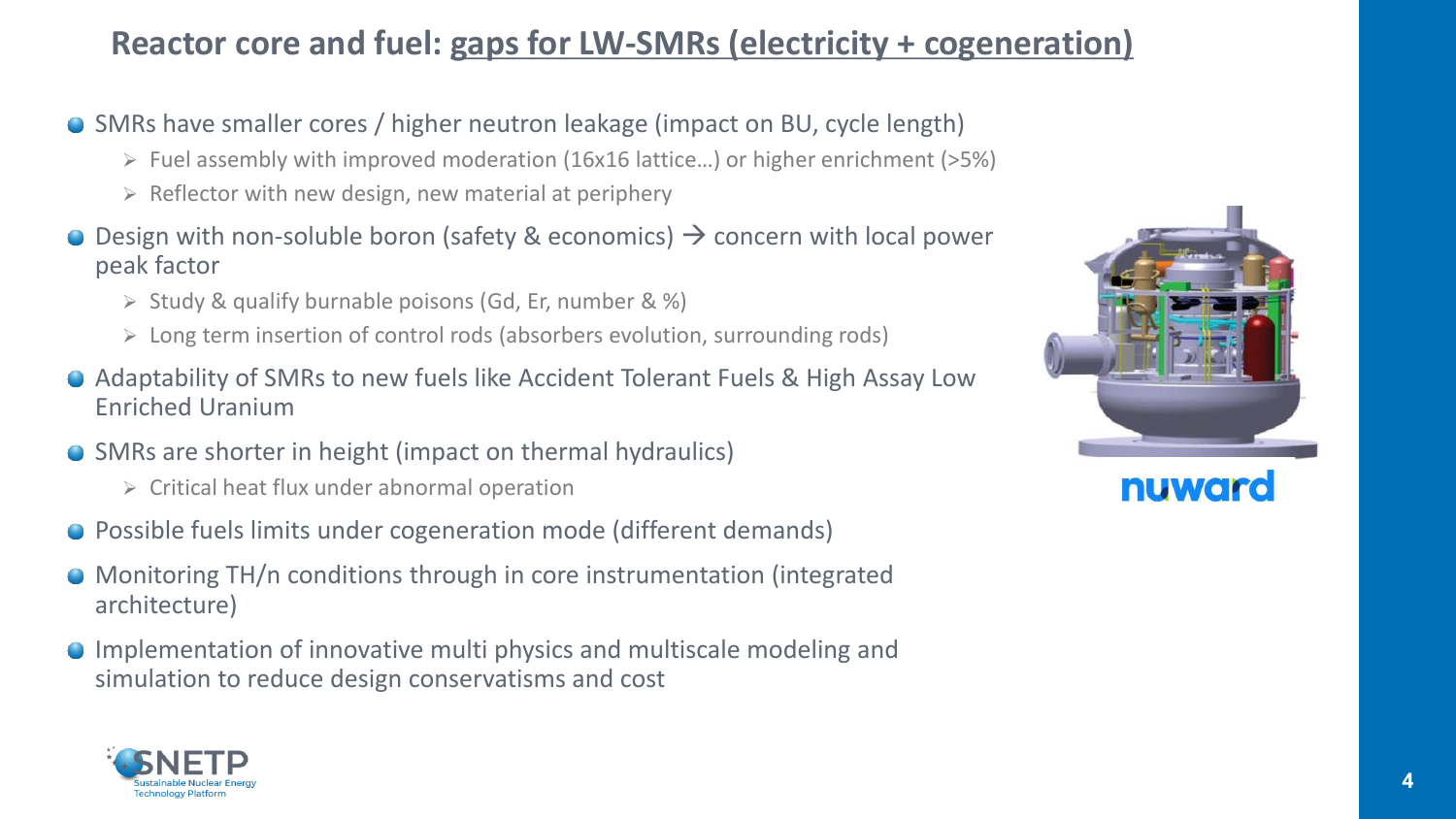## **Reactor core and fuel: gaps for LW-SMRs (heat generation) gaps for HTGRs**

- **LW-SMRs dedicated to heat production** (like district heating) will  $\bullet$ operate at low pressure (less than 15 bars) and temperature (less than 170°C)
	- $\triangleright$  Fuel (pellet and cladding) qualification at small p/T
	- $\triangleright$  Reactivity feedbacks for core driving
	- $\triangleright$  Core sensitivity to specific transients
	- ➢ Validation of thermal hydraulics models at low pressure (higher range of void fraction)
- **Modular HTGRs** offer the ability to release the decay heat by intrinsic properties of the core & reactor. Two main gaps identified:
	- ➢ European fuel manufacturing process: kernels, coating, compacts/pebbles
	- ➢ Development of NDE techniques for quality control of TRISO fuel
	- ➢ *Check the validation of core analysis tools*
	- ➢ *Development and qualification of a fuel performance code*





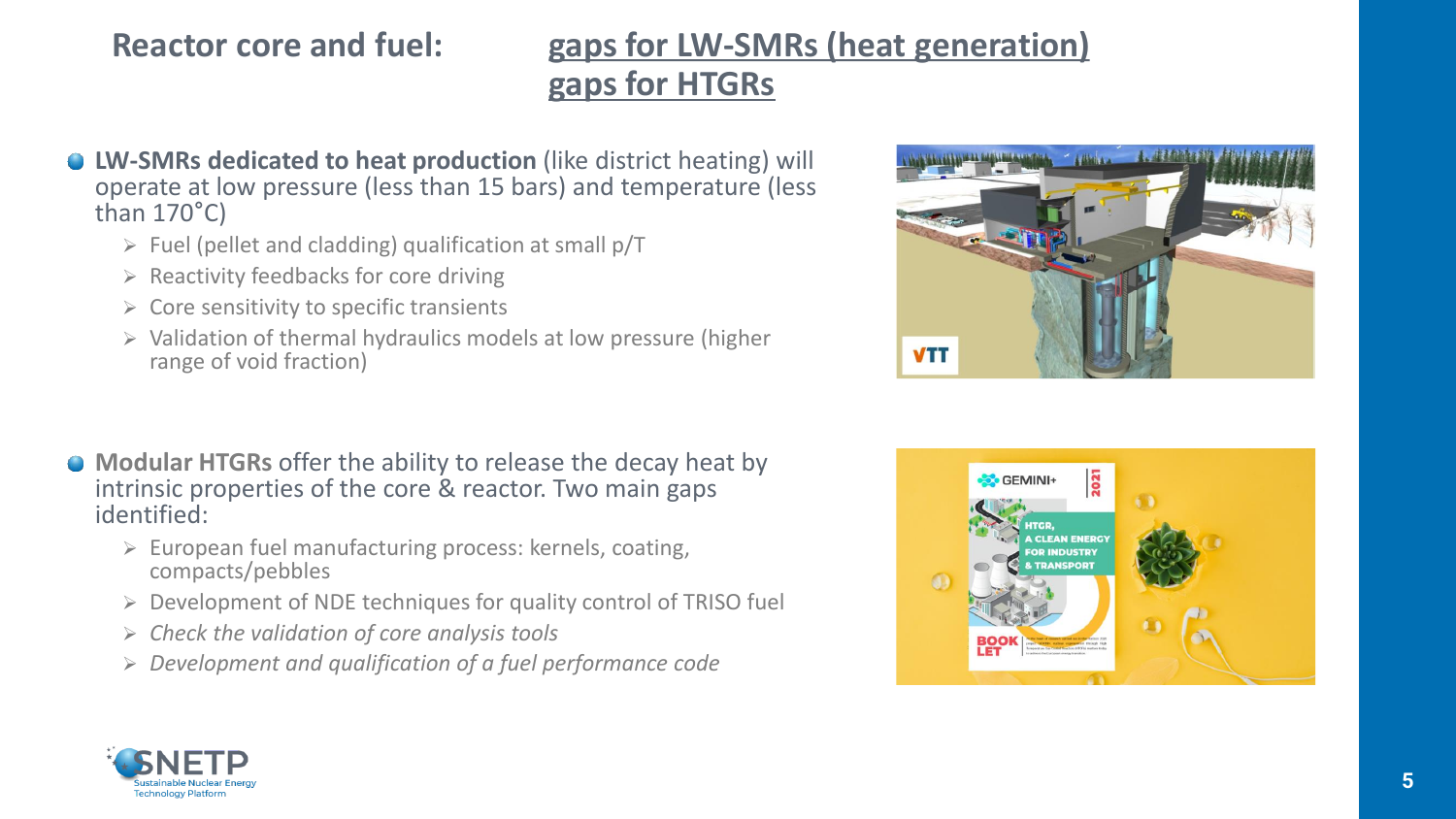## **Reactor core and fuel: gaps for AMRs gaps Na / Pb FRs & gaps for MSRs**

**For AMRs (gen IV types):** very wide scope / necessary to focus on specific technologies (input from steering committee) then identify specific I, R&D actions regarding « small & modular » reactors

### **• For sodium and lead fast reactors.** Focus on actions linked with the small size

- ➢ Fuel qualification at higher enrichment (Pu>30%)
- $\triangleright$  Fuel qualification at lower power ratings
- ➢ Passive shutdown systems (design, materials, reliability)
- $\triangleright$  For actinide burners : fuel qualification with minor actinides

● **For MSRs (molten salt reactors)** : fast spectrum chloride MSR is the most attractive technology for sustainability

- ➢ Data acquisition on the fuel molten salt properties (thermophysical and thermochemical)
- $\triangleright$  Fission products behavior in the salt
- ➢ Fuel salt post-irradiation properties measurements
- $\triangleright$  Qualification of the core neutronics and coupling with the thermal hydraulic
- $\triangleright$  Simulation of the fuel salt composition during operation
- ➢ Development and qualification of the fuel reprocessing
- $\triangleright$  Nuclear data acquisition on the CI isotopes for fast spectrum